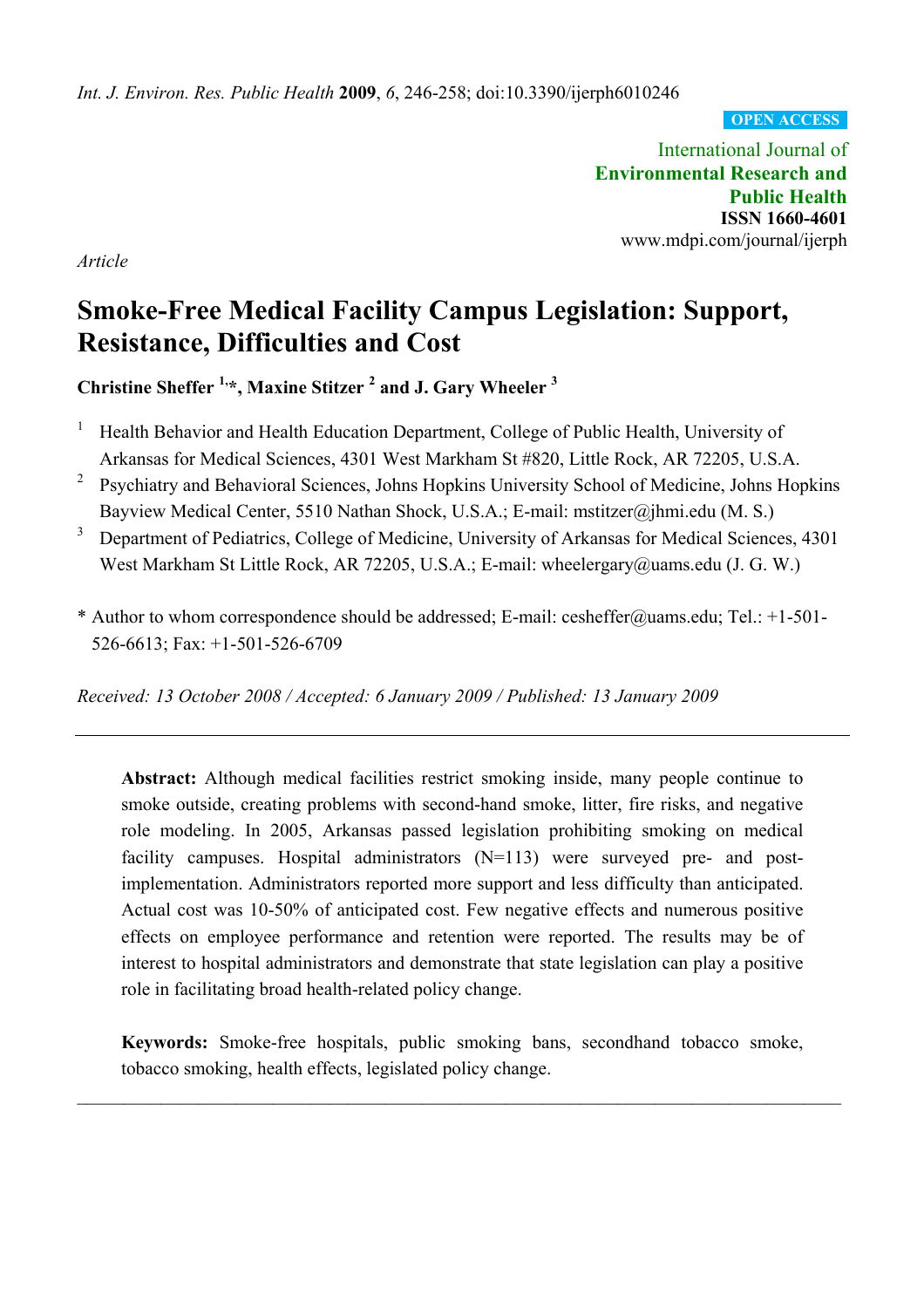# **1. Introduction**

Smoking, which causes over 438,000 deaths and \$167 billion in costs annually, is the greatest source of preventable death and disease in the U.S. [1-3]. Smoke-free policies are an important component of an ecological and social-cognitive approach to reducing tobacco use and tobacco-related disease [4-6]. Nonetheless, the U.S. healthcare system has been slow to respond with comprehensive tobacco control policies [7]. Healthcare facilities serve as employers, healthcare providers, and community leaders and thus have greater responsibility than most in protecting people from tobacco smoke [8, 9]. Effective December 31, 1993, the Joint Commission on Accreditation of Health Organizations (JCAHO) introduced indoor restrictions on smoking as a quality indicator [10]. However, these JCAHO requirements *did not* restrict smoking outside facilities. One year later, 96% of hospitals were in compliance with the indoor restrictions, but only 2.7% reported smoke-free campus policies [11].

As employers, healthcare providers, and community leaders, healthcare facilities seek to provide a safe, healthy, and cost-effective environment. Employee smoking increases costs from employee illness and absenteeism as well as increased property damage, maintenance, and insurance costs [12]. Every employee who smokes costs employers approximately \$3,200 in additional healthcare costs and lost productivity every year [13-16]. Patient smoking negatively affects many medical treatments and procedures, inhibits bone and wound healing, and doubles the risk of post-operative infection [3, 17]. Although the JCAHO mandate made smoking more inconvenient, at least 25% of smokers report smoking while in the hospital with 82-90% of outdoor smoking clustered within 10 meters of building entrances, exposing others to second-hand smoke and creating problems with litter, fire risk, and negative role modeling in highly trafficked and visible areas [18-20]. Patients are often more vulnerable to the effects of second-hand smoke, and if quitting, can benefit from smoke-free policies [8, 20]. Designated outdoor smoking areas fail to address these issues, especially when nearly 50% of on-campus, outdoor smokers are employees [19, 20]. A smoke-free campus models healthy behavior and sends a clear message that the facility supports the health of employees, patients, and the community. Establishing smoke-free campuses provides leadership in this domain, influences the community's attitudes toward tobacco use, encourages and facilitates cessation, and has been shown to cause a significant reduction in employee smoking [7, 12, 14, 21, 22]. A smoke-free campus can provide a safer, healthier, and more cost-effective medical environment.

While few severe problems are actually reported with smoke-free policies, a number of concerns remain about a lack of patient and visitor acceptance and negative employee morale [7, 11, 23, 24]. Some concerns have been expressed anecdotally and in letters to editors suggesting that smoke-free campus policies are impractical and unethical because smokers will be unable to refrain from smoking; are destined to smoke in uncontrolled areas; will be forced to compromise their treatment by leaving the grounds to smoke; and by doing so will aggravate existing distress while subjugating patient needs in favor of a policy [18, 25-27]. Consequently, administrators considering smoke-free campus policies are often unsure of the support and the resistance they will experience from employees, patients, visitors, physicians, the board, and the community; concerned about the prospect of losing good employees; and concerned about being financially penalized as smokers seek facilities on whose grounds they can smoke [7, 11, 23, 24].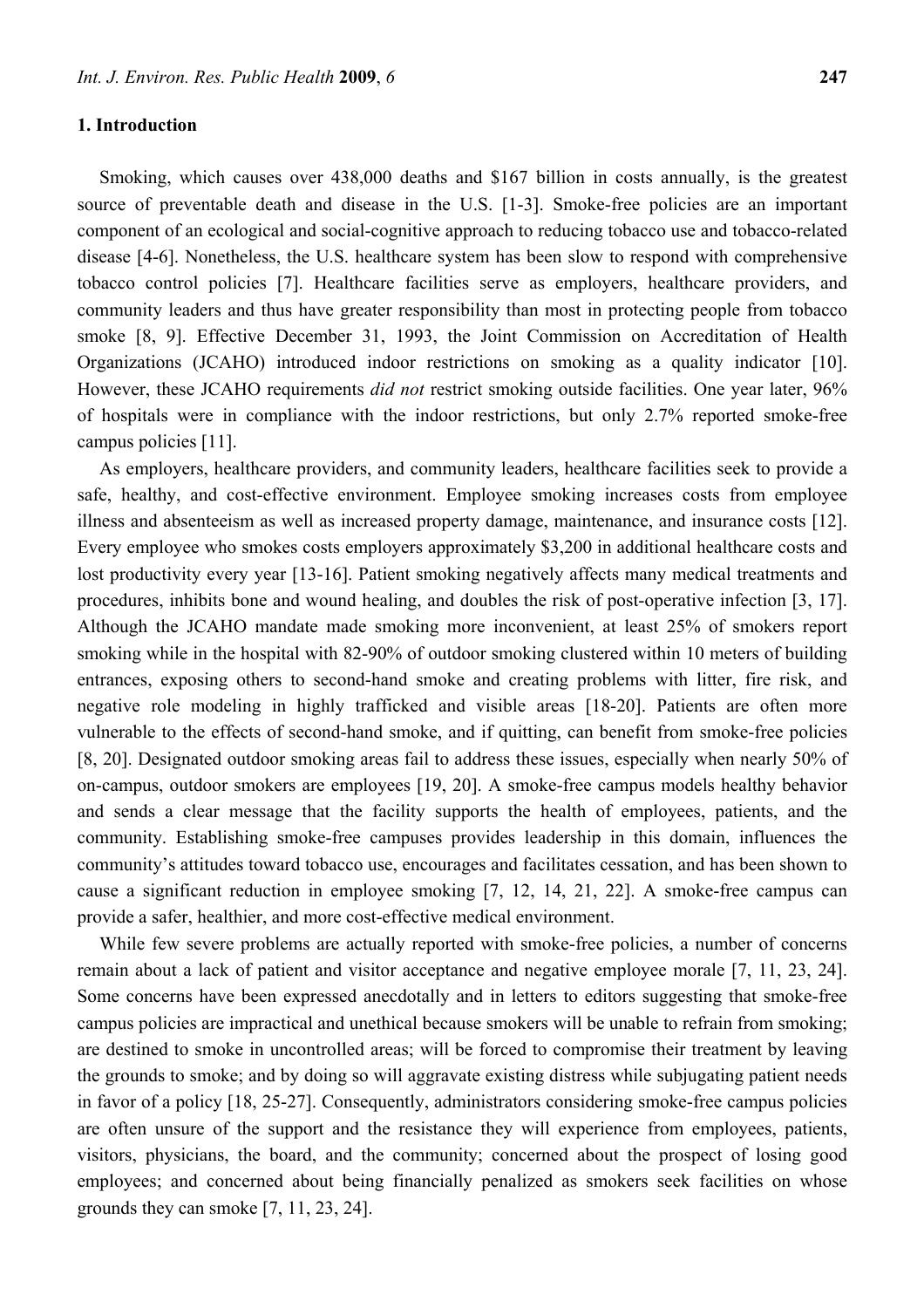In order to address these issues, the Arkansas state legislature passed Act 134 in March of 2005. This was groundbreaking legislation that prohibited smoking in all the "buildings and property in and on which the medical facility operates together with all property owned that is contiguous to the buildings in which medical services are provided." This legislation was enacted primarily because the Arkansas Hospital Association (AHA) supported it. The AHA supported the legislation because a number of facilities were already planning to enact smoke-free campus policies and implementation of a unilateral, comprehensive, statewide medical facility campus smoking ban would enable facilities to implement smoke-free campus policies without being unduly penalized by market forces [7]. Psychiatric and alcohol and drug (A&D) facilities, however, opposed the legislation because representatives felt that these patients would be negatively affected, and were thus exempted as were federally controlled facilities. Act 134 became effective October 1, 2005. Once the legislation was passed, the University of Arkansas for Medical Sciences College of Public Health supported the AHA by compiling a Smoke-Free Hospital Toolkit comprised of a booklet to guide implementation and a resource CD. The toolkit was theoretically grounded in ecological and social cognitive perspectives, but also utilized experiential and empirical sources to guide development [7-9, 24]. Numerous written resources were provided on the CD including administrative and clinical guidelines, examples of policy statements, signage, training activities, and problem-solving. The toolkit is available as a download at (http://www.uams.edu/coph/reports/SmokeFree\_Toolkit/). A hard copy was distributed to the AHA membership by AHA.

The aim of this study was to characterize the perceived concerns and sources of support and resistance reported by the Chief Executive Officers (CEOs) and administrators of Arkansas medical facilities before and after Act 134 became effective. Interviews were conducted with the same facilities both before and after the effective date. Information was collected to identify significant sources of support and resistance while considering the implementation of smoke-free hospital campus policies. Pre-implementation variables were also used to predict progress with establishing a completely smokefree campus 12 months after Act 134 took effect. This investigation also provides evaluative information on the first legislated, statewide prohibition of smoking on medical facility grounds.

## **2. Method**

## *2.1. Participants*

This study was approved by the Institutional Review Board at the University of Arkansas for Medical Sciences. A list of 110 member medical facilities and CEO/administrators was obtained from the AHA. Three additional facilities were subsequently identified through contact with hospital CEOs for a total of 113. Information about number of hospital beds, psychiatric and/or alcohol and drug (A&D) beds, and financial control status (private non-profit, city, state, federal, county, or corporate) was obtained from the AHA. The number of beds at the AHA member medical facilities ranged from 0 to 791, with a mean of 132, a median of 77, and a mode of 25. The majority of facilities had no psychiatric or A&D beds (n=68; 64.76%), with 27.62% (n=29) maintaining some psychiatric and A&D beds, and 7.62% (n=8) maintaining only psychiatric and/or A&D beds. The majority of medical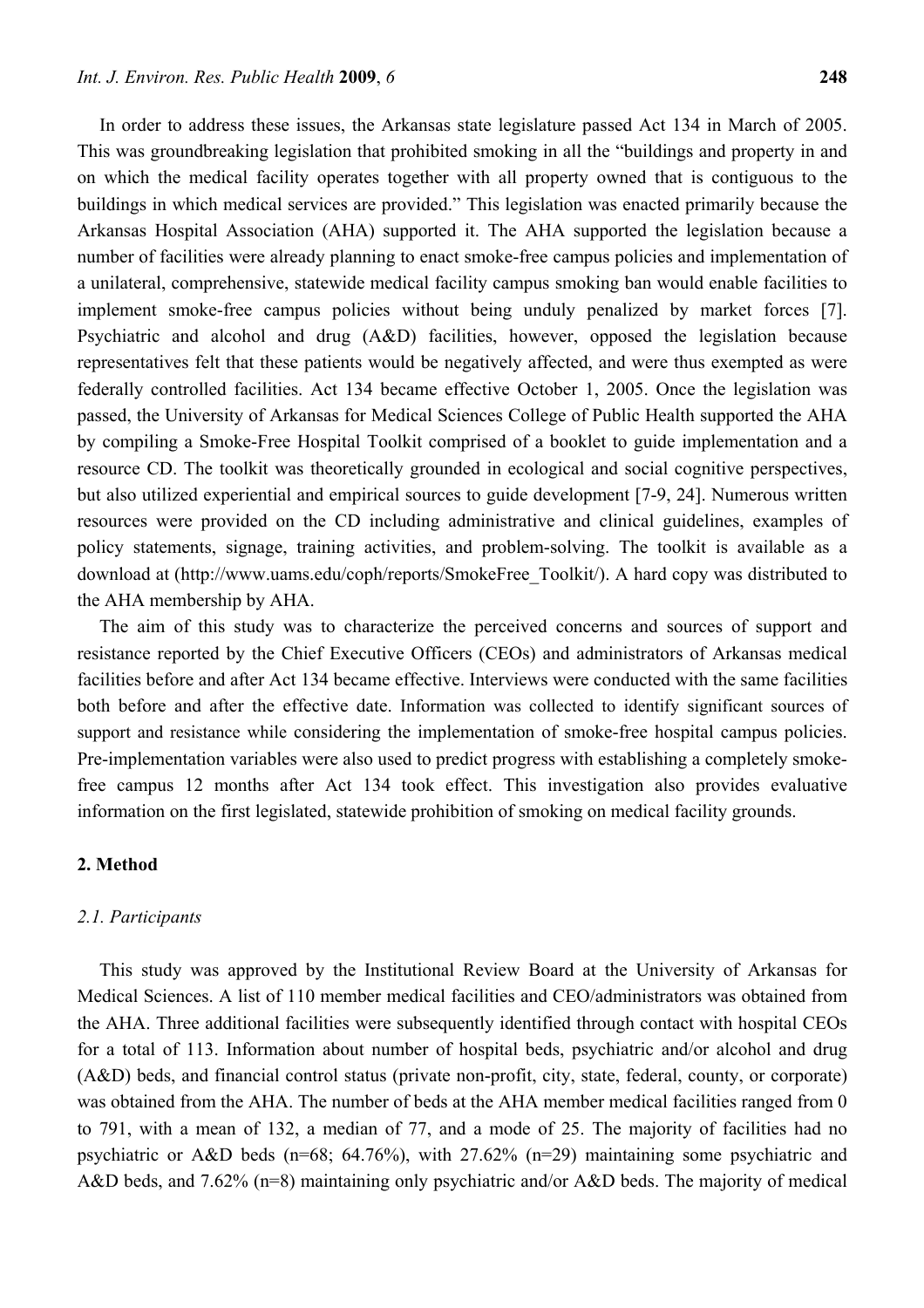facilities were private non-profit (56.36%), with 26.36% under corporate control, and 17.27% under city, county, state, or federal government control.

## *2.2. Survey Instrument*

The instrument used for pre- and post-implementation data collection was a 23 item questionnaire delivered over the telephone assessing the degree to which CEO/administrators (a) perceived their facility to have completed implementation of the new policy; (b) were in favor of or "agreed" with the legislation; (c) anticipated/experienced support from employees, patients, visitors, physicians, the board, and the community; and (d) anticipated/experienced resistance from employees, patients, visitors, physicians, the board, and the community. Responses to questions (a) through (d) were made on an 11 point discrete analogue scale where  $0 =$  "have not started," "none at all" or "do not agree at all," and  $10 =$  "process complete," "the most possible," or "total agreement." Several open-ended questions were also included in the pre- and post-implementation surveys concerning (e) anticipated/experienced cost of implementation; (f) the greatest challenges for implementation; (g) negative effects of the policy on employee performance and retention, and (h) positive effects of the policy on employee performance and retention. Post-implementation, respondents were also asked to identify helpful resources and discuss the helpfulness of the Smoke-free Hospital Toolkit.

## *2.3. Procedure*

During the April and May 2005 monthly meetings of the AHA, the Smoke-free Hospital Toolkit was distributed to all members and the CEO/administrators were asked to respond to an upcoming telephone survey concerning Act 134. The pre-implementation survey was administered during April/May 2005 to CEO/administrators at all the medical facilities. The post-implementation survey was administered in October 2006, 16 months after Act 134 was passed and 12 months after Act 134 became effective.

## *2.4. Analysis*

Data were entered into a database and analyzed using SPSS version 12 [28]. Descriptive analyses were conducted on all variables. Progress, agreement, support, and resistance items were analyzed with a paired samples t-tests (alpha  $< 0.05$ ). Open-ended responses were categorized and summarized by similar words, meanings, and/or themes.

Analyses of variance (ANOVA) were utilized to test for significant differences among the nonexempt government controlled (county, city, state), private non-profit, and the corporate controlled facilities on the completion, support, and resistance variables (a through d above) both pre- and postimplementation, followed by Bonferroni *post hoc* tests to identify significant differences and control for Type I family-wise error.

A series of backward stepwise multiple regression analyses were conducted to develop a parsimonious model that predicted progress toward implementation 12 months after Act 134 look effect. The predictors included: 1) number of beds; 2) number of psychiatric and A&D beds; 3)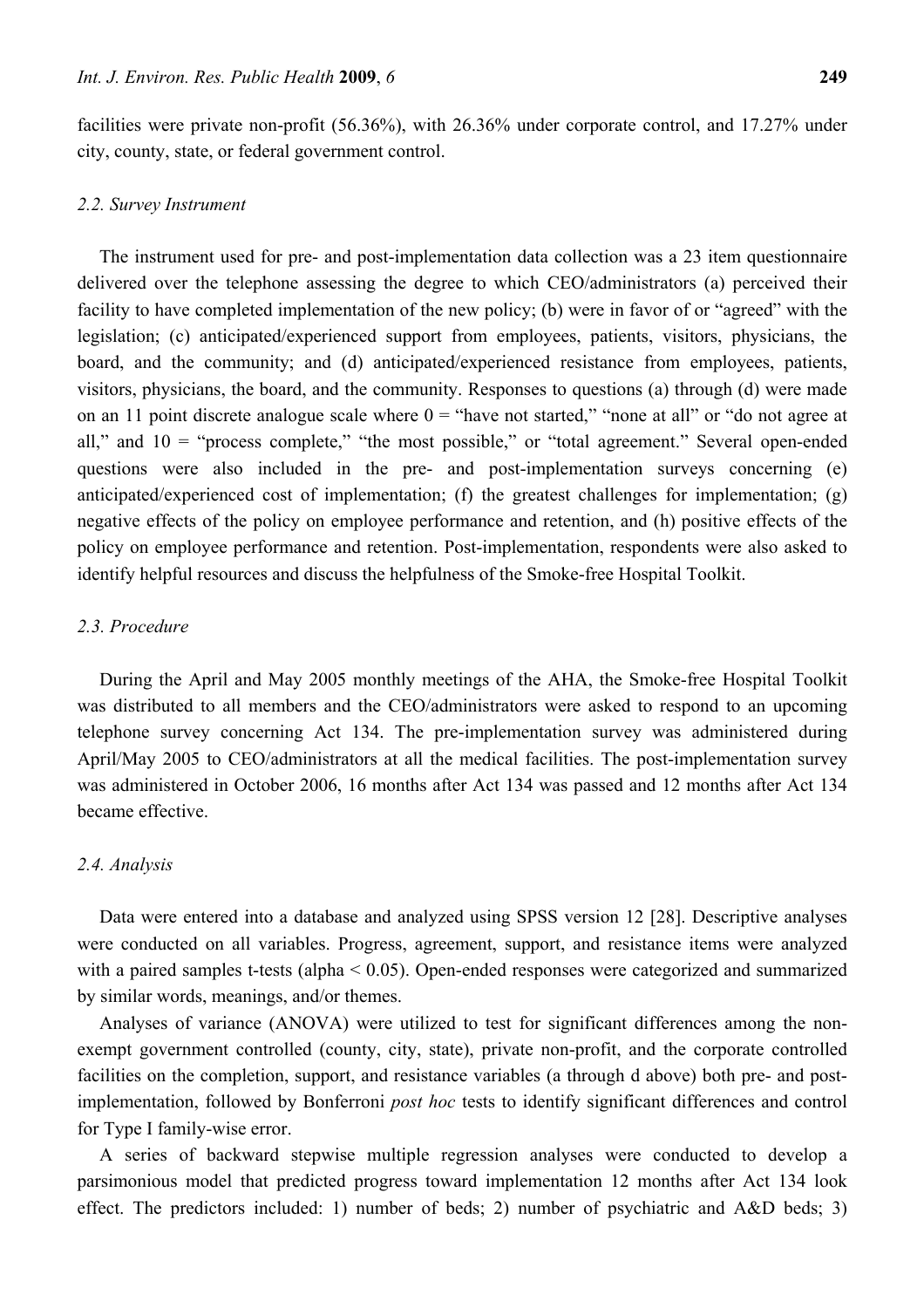financial control (government, private non-profit, corporate controlled); pre-implementation agreement as an 4) employer, 5) healthcare provider, and 6) community leader; pre-implementation level of support from the 7) employees, 8) patients, 9) visitors, 10) board, 11) physicians, 12) community; and pre-implementation resistance from 13) employees, 14) patients, 15) visitors, 16) board, 17) physicians, 18) community. The criterion probability of F for a variable to be removed from the model was  $\geq$  = 0.10.

# **3. Results**

# *3.1. Response Rates*

The survey required approximately 10 minutes to administer; however, several respondents provided lengthy comments post-implementation that extended the interview. The longest interview required 35 minutes to complete.

The initial survey administration revealed some confusion on the part of the facilities as to whether the legislation applied to their facility or not. Of the 113 facilities contacted for the pre-implementation survey, 99 (87.61%) responded. Of the 99 respondents, 11 correctly did not consider the legislation to apply to their facility because they were located out of state, maintained only psychiatric and/or A&D beds, or were federally controlled. However, four *incorrectly* assumed that the legislation did not apply because the facility leased space, leaving 84 respondents who completed a survey.

The confusion about the applicability of the legislation appeared to have been resolved 12 months after the legislation became effective. Of the original 113 facilities, 78 (69.02%) responded to the postimplementation survey, of which eight correctly assumed that the legislation did not apply because they were located out of state or maintained only psychiatric and/or A&D beds. Two facilities reported that they had closed, leaving 68 respondents who completed the survey. The respondents to the postimplementation survey included 18 facilities that did not respond to the pre-implementation survey (14 non-respondents and four facilities that initially incorrectly assumed that the legislation did not apply to them). Thus, paired responses were obtained from 50 facilities, 44.25% of the original 113 facilities.

There were no significant differences in number of beds, financial control status, and the presence of psychiatric and/or A&D beds between facilities that responded to both surveys and facilities that did not  $(F(1,103)=1.98, p=.16; \chi^2(5, N=110) = 2.29, p=0.81; \chi^2(2, N=105) = 2.86, p=0.24$ ). There was also no significant difference between facilities that responded to both surveys and facilities that did not in terms of level of agreement with the legislation as an employer, healthcare provider, or community member (F(1,73)=0.041, p=0.84; F(1,73)=.81, p=0.37; F(1,73)=.24, p=0.63).

# *3.2. Levels of Progress, Agreement, Support, and Resistance*

As shown in Table 1, item 1, the facilities clearly made significant progress with implementation. CEO/administrator level of agreement with the legislation was high both pre- and post-implementation with no significant change over time. Facilities experienced significantly more support than anticipated from employees, patients, the board, and the physicians; and significantly less resistance than anticipated from employees, visitors, and the board.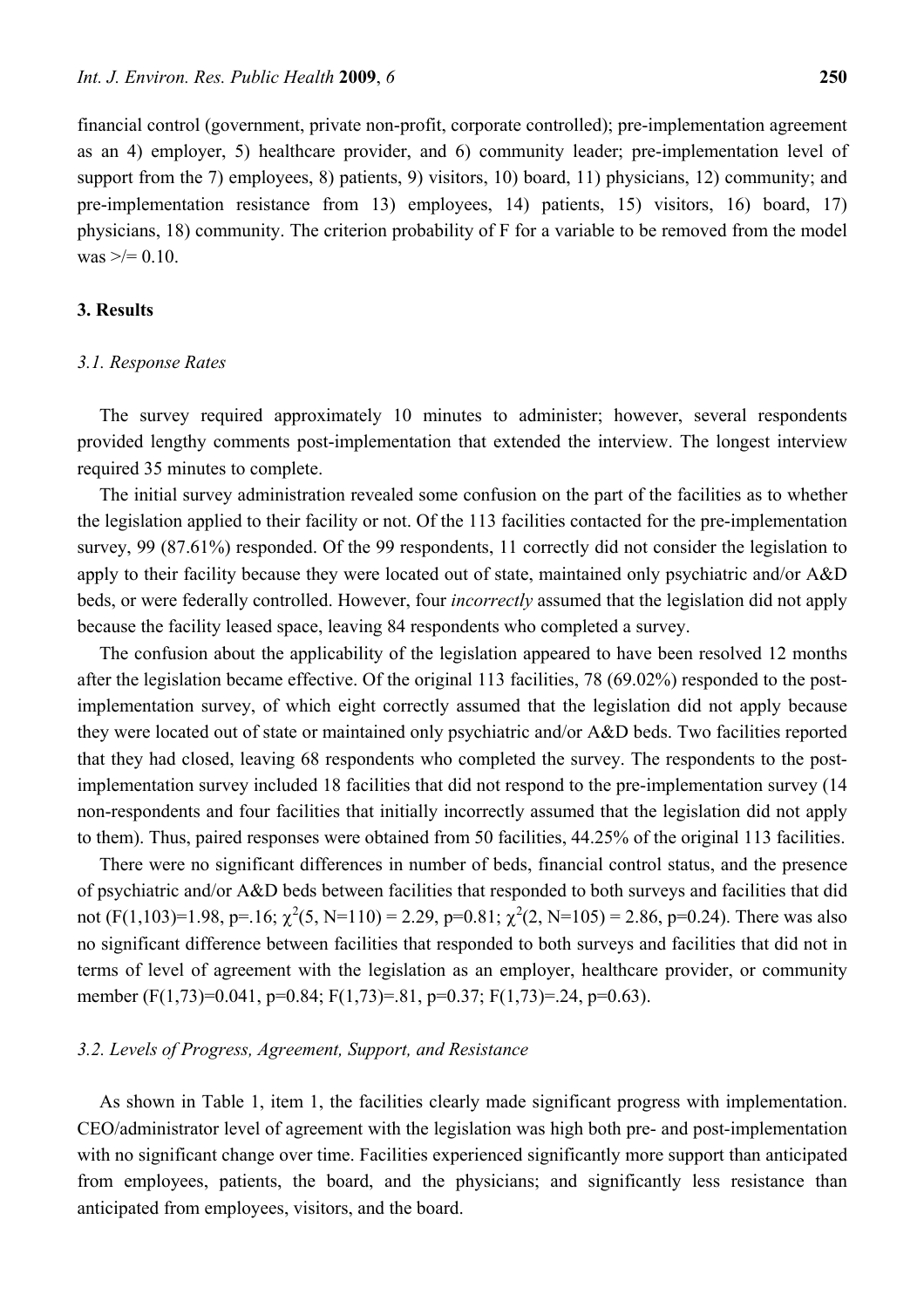|                                                  |         | Mean** $(SD)$ | (n) |
|--------------------------------------------------|---------|---------------|-----|
| 1. Is your campus smoke-free?                    | Pre     | 4.49(2.92)    |     |
|                                                  | Post*   | 9.57(1.08)    | 49  |
| 2. How much do you agree with Act 134?           |         |               |     |
| a. As an employer?                               | Pre     | 8.78 (2.38)   |     |
|                                                  | Post    | 9.22(1.67)    | 49  |
| b. As healthcare provider?                       | Pre     | 9.41(1.77)    |     |
|                                                  | Post    | 9.80(0.74)    | 49  |
| c. As a community member?                        | Pre     | 9.10(1.95)    |     |
|                                                  | Post    | 9.47(1.26)    | 49  |
| 3. How much support do you anticipate/did you    |         |               |     |
| experience from the following:                   |         |               |     |
| a. Employees?                                    | Pre     | 6.86(1.84)    |     |
|                                                  | $Post*$ | 7.68(1.50)    | 50  |
| b. Patients?                                     | Pre     | 5.96(2.41)    |     |
|                                                  | Post*   | 6.81(1.88)    | 47  |
| c. Visitors?                                     | Pre     | 5.66(2.26)    |     |
|                                                  | Post    | 6.13(2.32)    | 48  |
| d. Board?                                        | Pre     | 9.42(1.14)    |     |
|                                                  | Post*   | 9.84(0.62)    | 50  |
| e. Physicians?                                   | Pre     | 8.94(1.50)    |     |
|                                                  | Post*   | 9.54(0.71)    | 50  |
| f. Community?                                    | Pre     | 7.35(1.94)    |     |
|                                                  | Post    | 7.83(2.10)    | 46  |
| 4. How much resistance do you anticipate/did you |         |               |     |
| experience from the following:                   |         |               |     |
| a. Employees?                                    | Pre     | 4.62(2.42)    |     |
|                                                  | Post*   | 3.64(2.35)    | 50  |
| b. Patients?                                     | Pre     | 4.61(2.46)    |     |
|                                                  | Post    | 4.13(2.93)    | 46  |
| c. Visitors?                                     | Pre     | 5.41(2.40)    |     |
|                                                  | Post*   | 4.41(2.45)    | 49  |
| d. Board?                                        | Pre     | 0.40(0.83)    |     |
|                                                  | Post*   | 0.02(0.14)    | 50  |
| e. Physicians?                                   | Pre     | 1.10(1.37)    |     |
|                                                  | Post    | 0.73(1.40)    | 49  |
| f. Community?                                    | Pre     | 2.74(1.91)    |     |
|                                                  | Post    | 2.00(2.10)    | 46  |

**Table 1.** CEO views of Act 134.

Pre-test conducted April/May 2005, post-test October 2006; \*Post-test response was significantly different from pre-test,  $p < 0.05$ ; \*\*All responses were on a scale of 0 to 10 where  $0 =$  not at all and 10=most possible.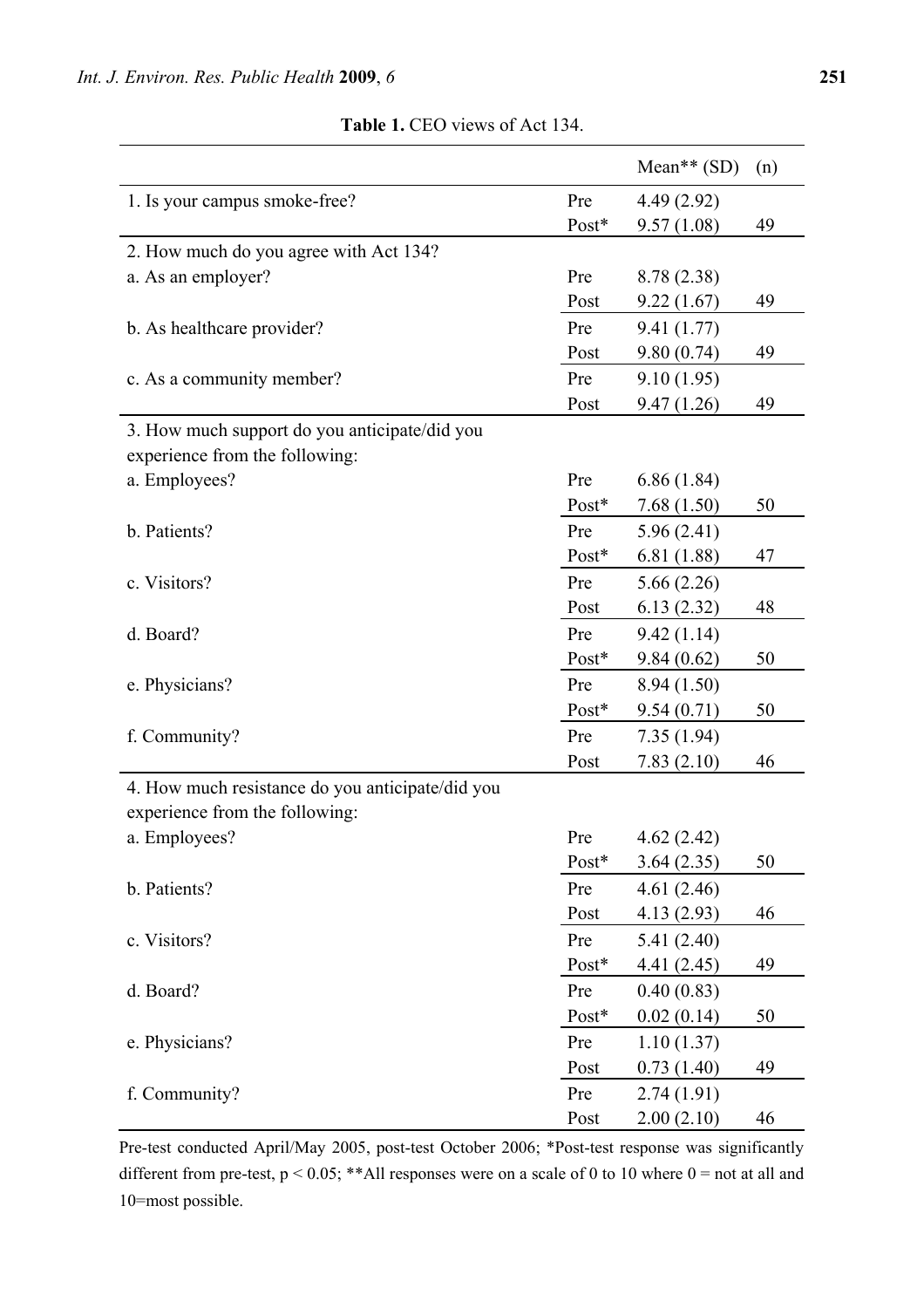#### *3.3. Estimated Cost*

Pre-implementation, only 37 facilities were willing or able to estimate the projected cost for implementation. Pre-implementation projected costs ranged from \$200 to \$150,000 with a mean of \$19,620 (SD \$37,425), a median of \$5,000, and a mode of \$5,000. Post-implementation cost estimates were obtained from 55 facilities and ranged from \$10 to \$60,000 with a mean of \$6,447 (SD \$12,724), a median of \$1,000, and a mode of \$1,000.

Responses from the facilities which provided paired pre- and post-implementation responses (n=22) also indicate that the actual cost of implementation was much less than expected. Pre-implementation, the mean estimated cost was  $$14,020$  (SD =  $$31,356$ ), median \$5,500, and mode was \$10,000. Postimplementation, the mean estimated cost was \$6,209 (SD=\$12,483) with a median of \$1,500, and a mode of \$1,000. The mean actual cost was 44% of the anticipated mean cost; the median cost was 27% of the anticipated median cost; and the modal cost was 10% of the anticipated modal cost.

## *3.4. Greatest Challenges*

When facilities were asked to anticipate their greatest challenges pre- and post-implementation, the pre-implementation responses were concise, often comprised of one or two words and most often mentioned communication and/or education about and enforcement. However, post-implementation, the respondents clearly demonstrated experience with the process and provided numerous details about their challenges with enforcement, communication and education. See Table 2 for details.

|                                       | <b>Pre-implementation</b> | <b>Post-implementation</b> |
|---------------------------------------|---------------------------|----------------------------|
| <b>Greatest challenge responses</b>   | $(n=76)$                  | $(n=71)$                   |
| <b>Enforcement</b>                    | 55%                       | 51%                        |
| <b>Communication and/or education</b> | 26%                       | 35%                        |

**Table 2.** Greatest challenges pre- and post-implementation\*

\*Some respondents reported more than one greatest challenge.

## *3.5. Most Helpful*

Post-implementation, 68 facilities responded to the question about what was most helpful in the process, the answers included practical assistance such as, "The toolkit was helpful," and elements in the toolkit such as "Getting policies from other hospitals." Governmental or organizational support was cited such as, "The legislation itself," and "That it was a law, took the pressure off the hospitals as individuals," and "the support of the Arkansas Hospital Association." Also cited was the cooperation of smoking employees: "We have actually had positive support from smokers, agreeing that smoking doesn't belong in hospitals" and the support of non-smokers: "Non-smoking employees like the plan because their counterparts are no longer taking extra smoke breaks. It creates a more level playing field"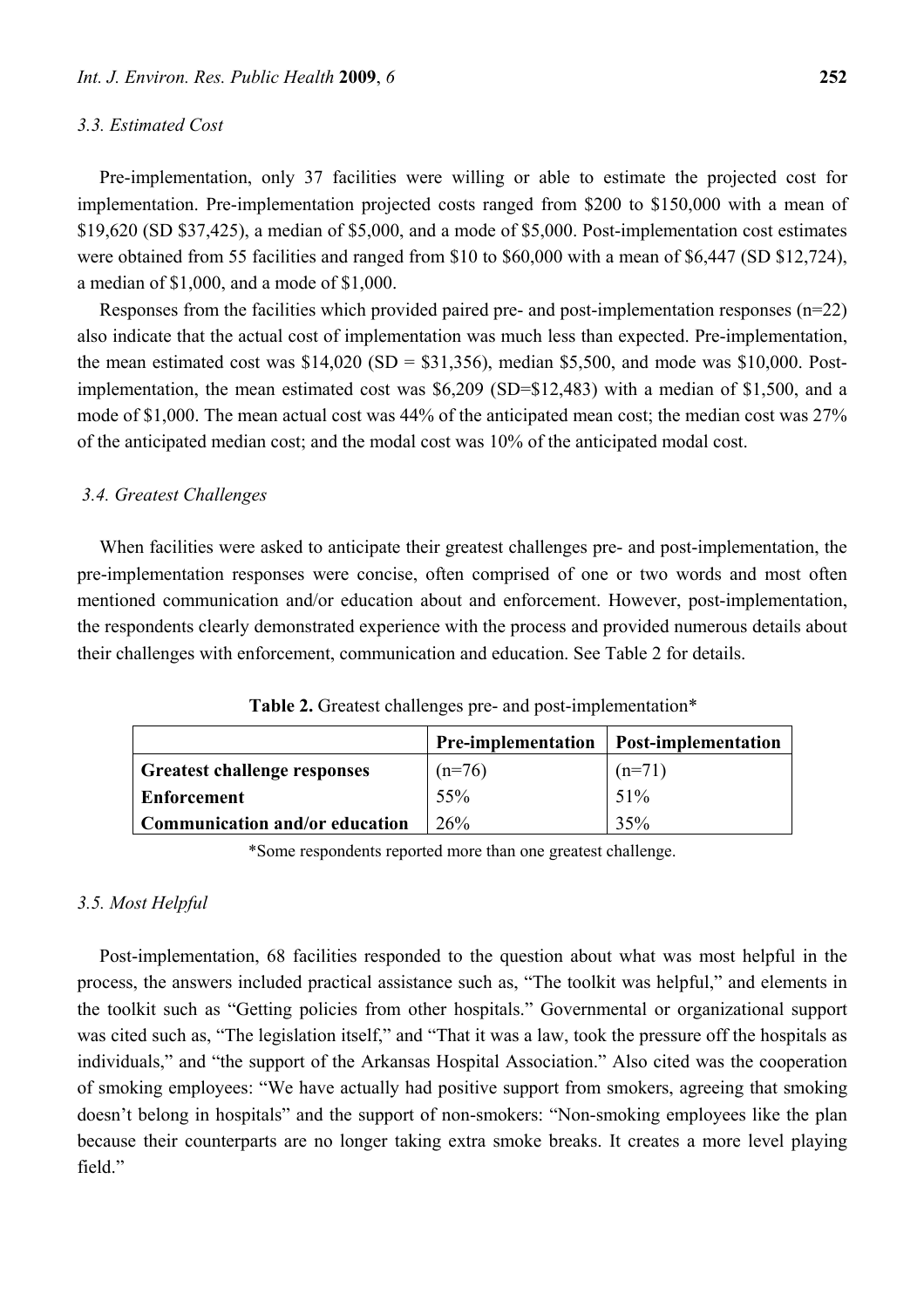*3.6. Effect on Employee Retention, Attitudes, and Smoking Behaviors* 

The overall effect of Act 134 on employees appeared positive. See Tables 3 and 4 for details.

**Table 3.** Positive effect on employee performance and retention. How much of a positive effect do you think this policy had on employee performance and retention?

| <b>Responses</b>                                | $(n=65)$ |
|-------------------------------------------------|----------|
| "Very little" or "no effect"                    | 28%      |
| "Very positive"                                 | 12%      |
| "Some" or "a few" employees quit smoking        | 22%      |
| A large number or "many" employees quit smoking | 11%      |
| "Improved" or "better" job performance          | 3%       |

**Table 4.** Negative effect on employee performance and retention. How much of a negative effect do you think this policy had on employee performance and retention?

| <b>Responses</b>                                  | $(n=67)$ |
|---------------------------------------------------|----------|
| "None" or "no effect"                             | 63%      |
| "Very little" or "minimal effect"                 | 28%      |
| "Some" or response was about one or more specific | 17%      |
| negative effects                                  |          |

*3.7. Differences among Government Controlled, Private Non-Profit, and Corporate Controlled Facilities* 

Pre-implementation, there were no significant differences among government controlled, private non-profit, and corporate controlled facilities on the degree of progress made toward implementation, level of agreement, or the support and the resistance anticipated from employees, patients, visitors, the board, or physicians. Post-implementation, a significant difference was found between government controlled ( $M = 5.50$ ) and corporate controlled ( $M = 7.30$ ) facilities on the level of support experienced from patients (F  $(2, 61) = 3.8$ , p.=0.028). Corporate controlled facilities experienced significantly more support from patients than government controlled facilities.

## *3.8 Predicting Progress with Implementation*

The degree to which facilities had made progress toward establishing a completely smoke-free campus 12 months after Act 134 took effect was parsimoniously predicted by five of the 18 variables: 1) fewer psychiatric and A&D beds; 2) less anticipated agreement with the law as a healthcare provider; 3) less anticipated support from visitors; 4) more anticipated support from the community; and 5) less anticipated resistance from physicians ( $R^2 = .25$ , p.=.008). See Table 5.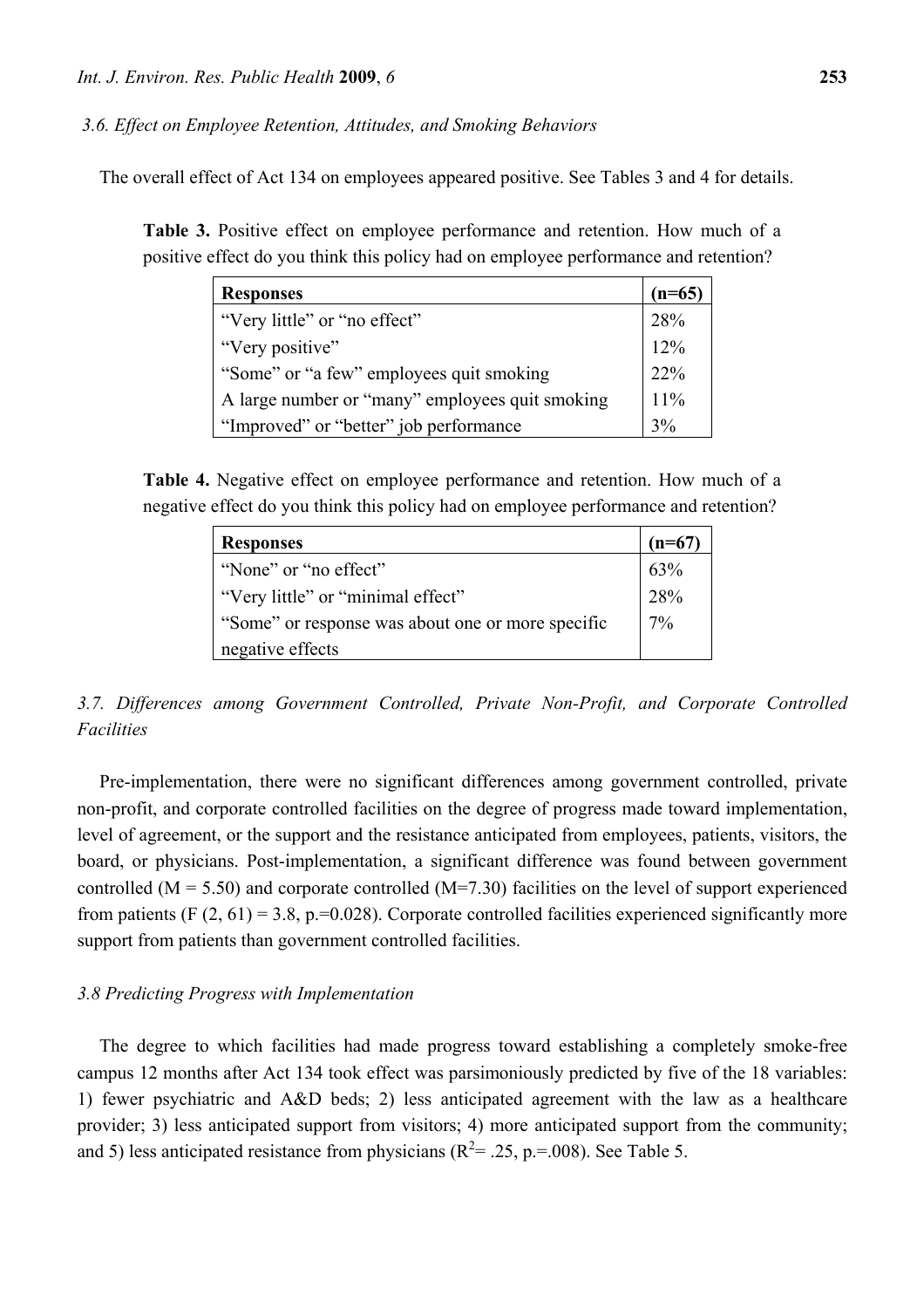| <b>Model</b>                         | B        | <b>Standard Error</b><br>B | β        | P value |
|--------------------------------------|----------|----------------------------|----------|---------|
| Constant                             | 10.79    | 0.597                      |          | .000    |
| Number of beds devoted to            |          |                            |          |         |
| psychiatric and alcohol and drug     |          |                            |          |         |
| patients                             | $-0.29$  | 0.144                      | $-0.295$ | .055    |
| Facility pre-implementation          |          |                            |          |         |
| agreement as a healthcare provider   | $-0.086$ | 0.044                      | $-0.300$ | .056    |
| Anticipated level of support from    |          |                            |          |         |
| visitors pre-implementation          | $-0.125$ | 0.043                      | $-0.541$ | .006    |
| Anticipated level of support from    |          |                            |          |         |
| community pre-implementation         | 0.178    | 0.060                      | 0.592    | .006    |
| Anticipated level of resistance from |          |                            |          |         |
| physicians pre-implementation        | $-0.097$ | 0.056                      | $-0.264$ | .091    |

**Table 5**. Regression analysis predicting progress with implementation.

# **4. Discussion**

This investigation provides the first quantified, experiential evidence regarding the widespread implementation of smoke-free medical facility campus policies with data collected systematically both pre- and post-implementation from a large sample of medical facilities undergoing the same process at the same time. This investigation also provides evidence that smoke-free medical campus policies can be successfully legislated on a state level. Legislation such as this allows medical facilities to implement smoke-free campus policies without incurring market-force penalties such as losing patients who smoke to facilities that allow smoking.

The subjective concerns of those who spearhead policy change are vitally important to any change process. Overall, this investigation indicates that the major concerns about implementation, although thematically consistent with some of the literature, are less troublesome than anticipated. Respondents generally were accurate in anticipating the relative types of issues they were to experience. For instance, most both foresaw and experienced their greatest challenges as communication and enforcement. However, respondents underestimated the support they were to receive from employees, patients, the board, and physicians; and overestimated the resistance from employees, visitors, and the board. Overall, there was little negative effect on employee performance and retention, and some positive effects on employees. Additionally, implementation was much less costly than anticipated.

Interestingly, among the multiple comparisons made between the types of facilities, the only significant difference found was on the level of support experienced from patients. Corporate controlled facilities reported significantly more support from patients than government controlled facilities. Speculatively, these facilities may serve different patient populations with government controlled facilities serving a larger proportion of lower socio-economic status (SES) patients. Lower SES groups smoke at nearly double the prevalence rate of higher SES groups [29]. If a facility served a larger proportion of lower SES patients, the task of communicating and enforcing the new policy to a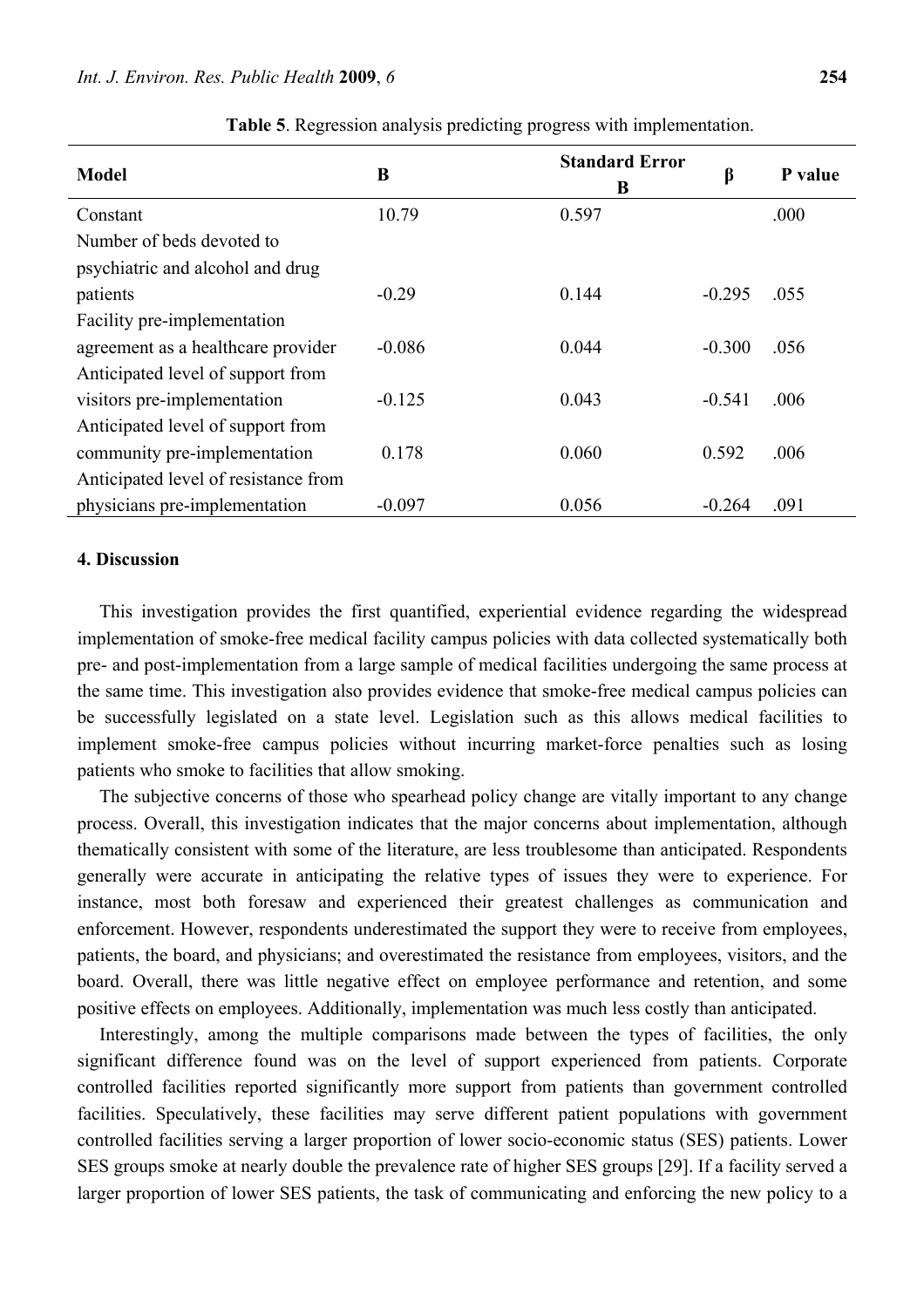larger proportion of patients may have been more difficult and respondents could have easily experienced less support if their patient population included more smokers.

The degree to which facilities had made progress toward compliance with Act 134 and established a completely smoke-free campus was parsimoniously predicted by five variables. Given that the Arkansas psychiatric and A&D treatment community believed that Act 134 would adversely affect these patients, it is unsurprising that the fewer psychiatric and A&D beds within a facility, the more likely the facility was to have established a completely smoke-free campus. It also makes intuitive sense that the more support from the community and the less resistance from physicians, the more likely the facility was to have established a completely smoke-free campus. Less obvious perhaps, are the reasons why less facility agreement with the law in their role as a healthcare provider and less anticipated support from visitors predicted greater progress. Perhaps facilities that were farther along in the process were less likely to consider their role as healthcare providers as important to compliance with the law and that implementation was driven by other factors. Similarly, facilities that were farther along expected less support from visitors, but may have had more realistic expectations of visitors and prepared more effectively. These facilities may have attributed their compliance to other factors that were not queried. Realistically, establishing a smoke-free campus in response to Act 134 occurred within a complex social environment for each facility with a plethora of responses to the factors contributing to progress and success.

Because this study included a large number of facilities of different types, these results are likely to be generalizable to other contexts. Support from the hospital association, however, may be a factor that mediates generalizability of these results in that it was instrumental in passing Act 134. Without AHA support, passage of the law would have been difficult. However, among individual AHA members, there was a full range in the level of agreement with the law on each of the agreement items (range 0- 10). So although support from the state hospital association was key for passage, it may or may not mediate progress made toward implementation once such a law is passed or a decision to implement a policy is made. This information may be useful to state hospital associations in other states as well as smoke-free advocates interested in establishing smoke-free medical campuses. Additionally, the finding that facilities experience less difficulty than anticipated is similar to other findings [7].

Clearly, enforcement was a significant concern for the facilities as evidenced by the responses to the greatest challenges question. However, open-ended responses revealed that the majority of facilities (54.79%) reported that they experienced, "none," "low," "minimal," "mild," "not much," "fairly little" "not a whole lot," or "very little" difficulty with enforcement or reported that the process was "fairly easy." One facility reported, "a great deal of difficulty;" one stated, "enforcement was hard;" two reported that the process was "very difficult" and two reported difficulties with employers and patients. These results are also consistent with other findings [7].

Summarily, many comments and responses to open-ended questions were useful for obtaining insight into the implementation process. Some unanticipated challenges were noted: "A few doctors felt people should be able to smoke, so they provided benches on their private property for the smokers;" "Die-hard smokers that are key contributors to our community, [found it] hard to make a change;" "Employees would go across the street [to smoke] and personal property house owners had to put signs up;" and "Smokers stand in the street and drivers are worried about running them over." But creative solutions were also noted, "I decided to put up signs around the smoker hideouts that say: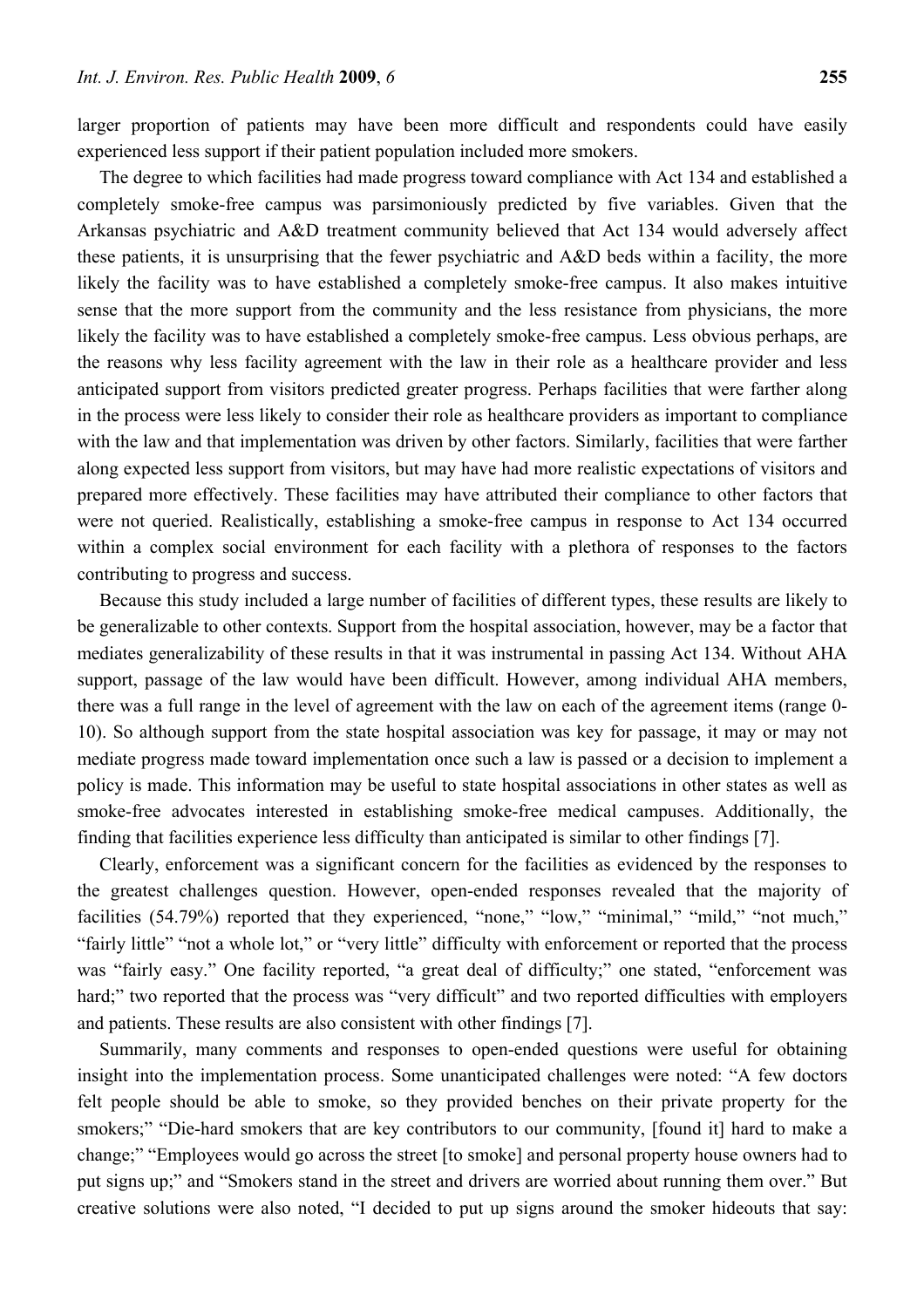Danger, venomous snakes found in this area." These comments suggest that although every facility experienced similar challenges as evidenced by the consistency of the responses to the greatest challenges question, each facility was also confronted with unique challenges and situations that required creative approaches to resolve.

There are several limitations to this study. While this study investigated the subjective concerns of the medical facility CEO's and administrators and this focus is one of the primary strengths of the study, the subjective views were not objectively validated by observational or corroborative data. Additionally, those facilities that did not complete the pre- and post-implementation surveys may have systematically experienced more or less support or resistance than those who completed both surveys; and possibly did not achieve full implementation within the allotted time frame. Finally, the survey was confined to a single state and it is possible that hospitals in other states may have different experiences with implementing campus-wide smoke-free policies, particularly because Arkansas enacted other smoke-free legislation in July 2006, 3-months before the post-implementation survey was conducted [30].

This study illustrates the positive role that the state legislature can play in facilitating broad healthrelated policy change. The results address the natural, anecdotal, and empirically-based concerns expressed by many administrators and thus support further implementation of smoke-free policies at institutions such as mental health facilities, where smoke-free campus policies have yet to make substantial inroads [31].

## **Acknowledgements**

The authors would like to acknowledge the following: The Arkansas Hospital Association for their contributions, their foresight, and their support including all of the association members; the Arkansas Department of Health Tobacco Prevention and Education program and particularly Lynda Lehing, RN, MBA for contributing to the cost of printing the Smoke-free Hospital Toolkits; and all the institutions and facilities that generously provided permission to distribute their work in the Toolkits.

# **References**

- 1. Centers for Disease Control and Prevention. Annual smoking-attributable mortality, years of potential life lost, and economic costs--United States, 1995-1999. *MMWR* **2002**, *51*, 300-303.
- 2. Mokdad, A.H.; Marks, J.S.; Stroup, D.F.; Gerberding, J.L. Actual causes of death in the United States, 2000. *JAMA* **2004**, *291*, 1238-1245.
- 3. Department of Health and Human Services. *The health consequences of smoking: A report of the Surgeon General*. Department of Health and Human Services, Centers for Disease Control and Prevention: Atlanta, GA, USA, 2004.
- 4. Centers for Disease Control and Prevention. *Best practices for comprehensive tobacco control programs*. Department of Health and Human Services, Centers for Disease Control and Prevention, National Center for Chronic Disease Prevention and Health Promotion, Office on Smoking and Health: Atlanta, GA, USA, 2007.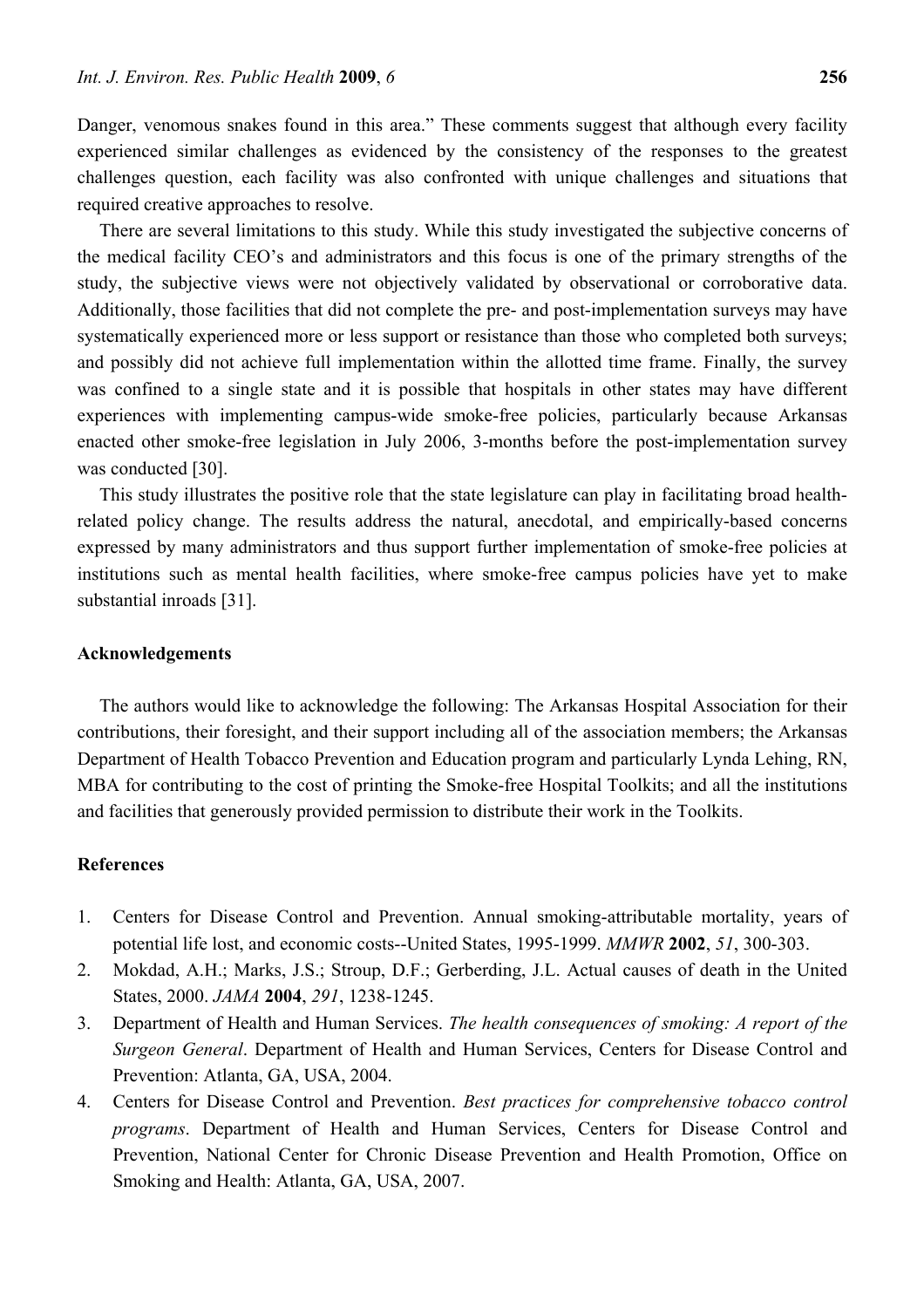- 5. Glanz, K.; Rimer, B.; Lewis, F.; *Health behavior and health education: Theory, research, and practice, third edition*. Jossey Bass: San Francisco, CA, USA, 2002.
- 6. Mckinlay, J.B. The promotion of health through planned sociopolitical change: Challenges for research and policy. *Soc. Sci. Med.* **1993**, *36*, 109-117.
- 7. Wheeler, J.G.; Pulley, L.; Felix, H.C.; Bursac, Z.; Siddiqui, N.J.; Stewart, M.K.; Mays, G.P.; Gauss, C.H. Impact of a smoke-free hospital campus policy on employee and consumer behavior. *Public Health Rep.* **2007**, *122*, 744-752.
- 8. Fox, S.D.; Shovein, J. Achieving smoke-free hospitals. Tips for administrators. *Hosp. Top.* **1993**, *71*, 29-32.
- 9. Hurt, R.D.; Berge, K.G.; Offord, K.P.; Leonard, D.A.; Gerlach, D.K.; Renquist, C.L.; O'hara, M.R. The making of a smoke-free medical center. *JAMA* **1989**, *261*, 95-97.
- 10. Joint Commission on the Accreditation of Healthcare Organizations. *Accreditation manual for hospitals*. Joint Commission on the Accreditation of Healthcare Organizations: Oakbrook Terrace, USA, 1992.
- 11. Longo, D.R.; Feldman, M.M.; Kruse, R.L.; Brownson, R.C.; Petroski, G.F.; Hewett, J.E. Implementing smoking bans in American hospitals: results of a national survey. *Tob. Control* **1998**, *7*, 47-55.
- 12. Longo, D.R.; Brownson, R.C.; Johnson, J.C.; Hewett, J.E.; Kruse, R.L.; Novotny, T.E.; Logan, R.A. Hospital smoking bans and employee smoking behavior: Results of a national survey. *JAMA* **1996**, *275*, 1252-1257.
- 13. Centers for Disease Control and Prevention. *Tobacco control state highlights: Impact and opportunity*. Department of Health and Human Services, Centers for Disease Control and Prevention, National Center for Chronic Disease Prevention and Health Promotion, Office of Smoking and Health: Atlanta, GA, USA, 2002.
- 14. Fichtenberg, C.M.; Glantz, S.A. Effect of smoke-free workplaces on smoking behaviour: Systematic review. *BMJ* **2002**, *325*, 174-175.
- 15. Halpern, M.T.; Shikiar, R.; Rentz, A.M.; Khan, Z.M. Impact of smoking status on workplace absenteeism and productivity. *Tob. Control* **2001**, *10*, 233-238.
- 16. Sarna, L.; Bialous, S.A.; Wewers, M.E.; Froelicher, E.S.; Danao, L. Nurses, smoking, and the workplace. *Res. Nurs. Health* **2005**, *28*, 79-90.
- 17. Warner, D.O. Perioperative abstinence from cigarettes: physiologic and clinical consequences. *Anesthesiology* **2006**, *104*, 356-367.
- 18. Goldstein, A.O.; Westbrook, W.R.; Howell, R.E.; Fischer, P.M. Hospital efforts in smoking control: Remaining barriers and challenges. *J. Fam. Pract.* **1992**, *34*, 729-734.
- 19. Nagle, A.L.; Schofield, M.J.; Redman, S. Smoking on hospital grounds and the impact of outdoor smoke-free zones. *Tob. Control* **1996**, *5*, 199-204.
- 20. Rigotti, N.A.; Arnsten, J.H.; Mckool, K.M.; Wood-Reid, K.M.; Pasternak, R.C.; Singer, D.E. Smoking by patients in a smoke-free hospital: Prevalence, predictors, and implications. *Prev. Med.* **2000**, *31*, 159-166.
- 21. Longo, D.R.; Johnson, J.C.; Kruse, R.L.; Brownson, R.C.; Hewett, J.E. A prospective investigation of the impact of smoking bans on tobacco cessation and relapse. *Tob. Control* **2001**, *10*, 267-272.